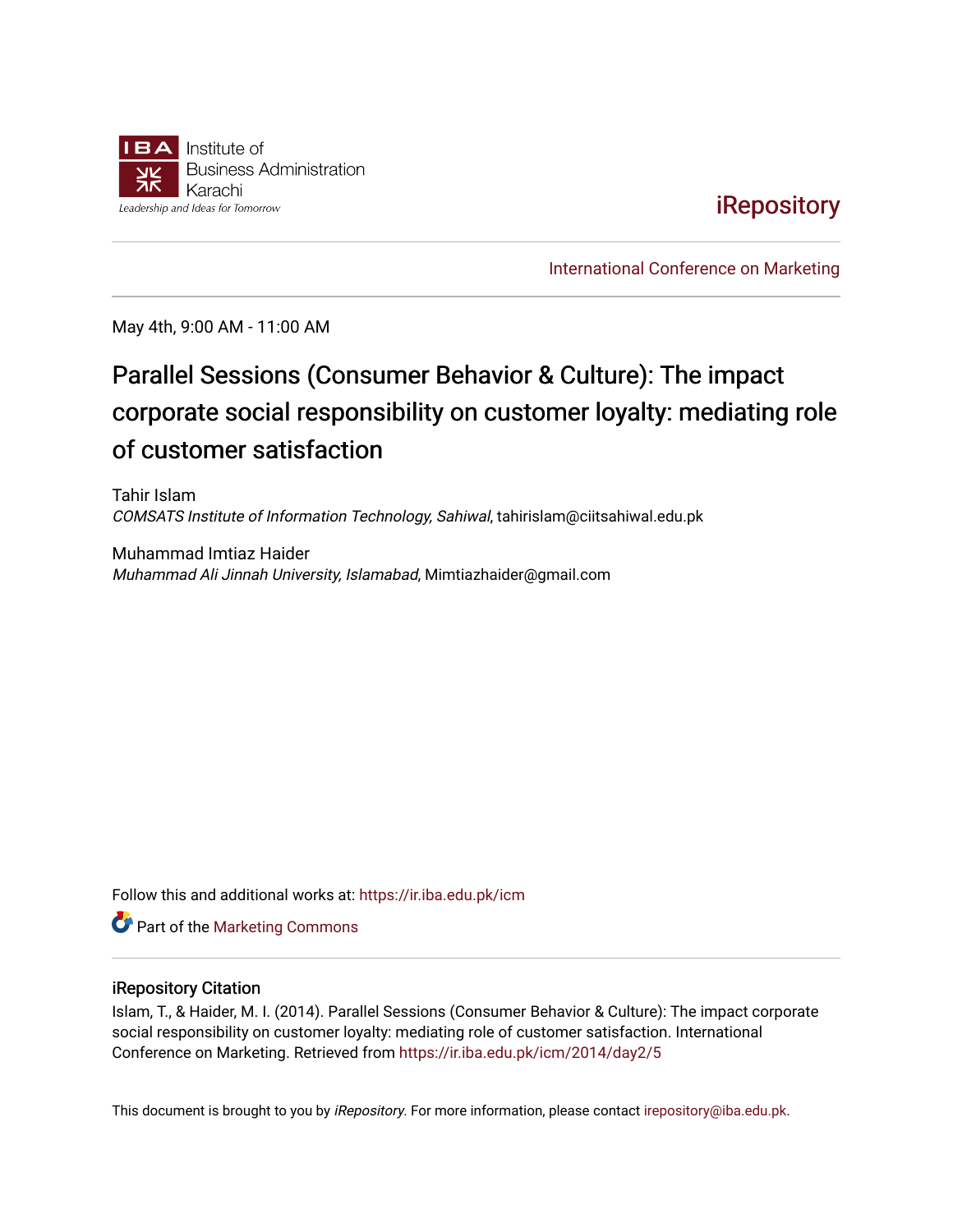https://ir.iba.<mark>ed<del>u.p</del>k/icm</mark>l/2**014/da**y2/5<br>Business Administration Karachi Яκ Leadership and Ideas for Tomorrow



#### **The impact Corporate Social Responsibility on Customer Loyalty: mediating role of**

#### **Customer satisfaction**

**Tahir islam**  Faculty of Management sciences COMSATS Institute of Information Technology, Sahiwal Email: [tahirislam@ciitsahiwal.edu.pk](mailto:tahirislam@ciitsahiwal.edu.pk)

Ph: 92-345-4656166

**Muhammad Imtiaz Haider**  Faculty of Management sciences Muhammad Ali Jinnah University Islamabad [Mimtiazhaider@gmail.com](mailto:Tahirislam@ciitsahiwal.edu.pk)

# **Abstract**

This research examines how corporate social responsibility (CSR) affects customer satisfaction and its outcomes customer loyalty. This study develops and tests conceptual framework, which predicts that customer satisfaction partially mediates the relationship between CSR and customer loyalty. This research also takes important steps of understanding the mediation analysis. Convenience sampling was used. All hypothesized variables were supported by empirical study, correlation and regression analysis were used in this regard. Low CSR, actually reduces customer satisfaction levels and, through the lowered satisfaction, harms customer loyalty and customer trust.

**Key Words:** Corporate Social Responsibility, Customer Satisfaction, Customer Loyalty.

#### **Introduction**

Customer satisfaction is an ultimate goal of an organization because after the company achieves customer loyalty, trust, corporate image, brand image and high market value (Fornell, 1988; Kotler, 1991). To achieve organizational repute firms adopt different strategies to create competitive advantage, because these strategies show company's vision. Corporate social responsibility is one of the strategy through which company tries to build a better image in society where it works.

When a consumer goes to shopping, he or she implicitly or explicitly, has to make decisions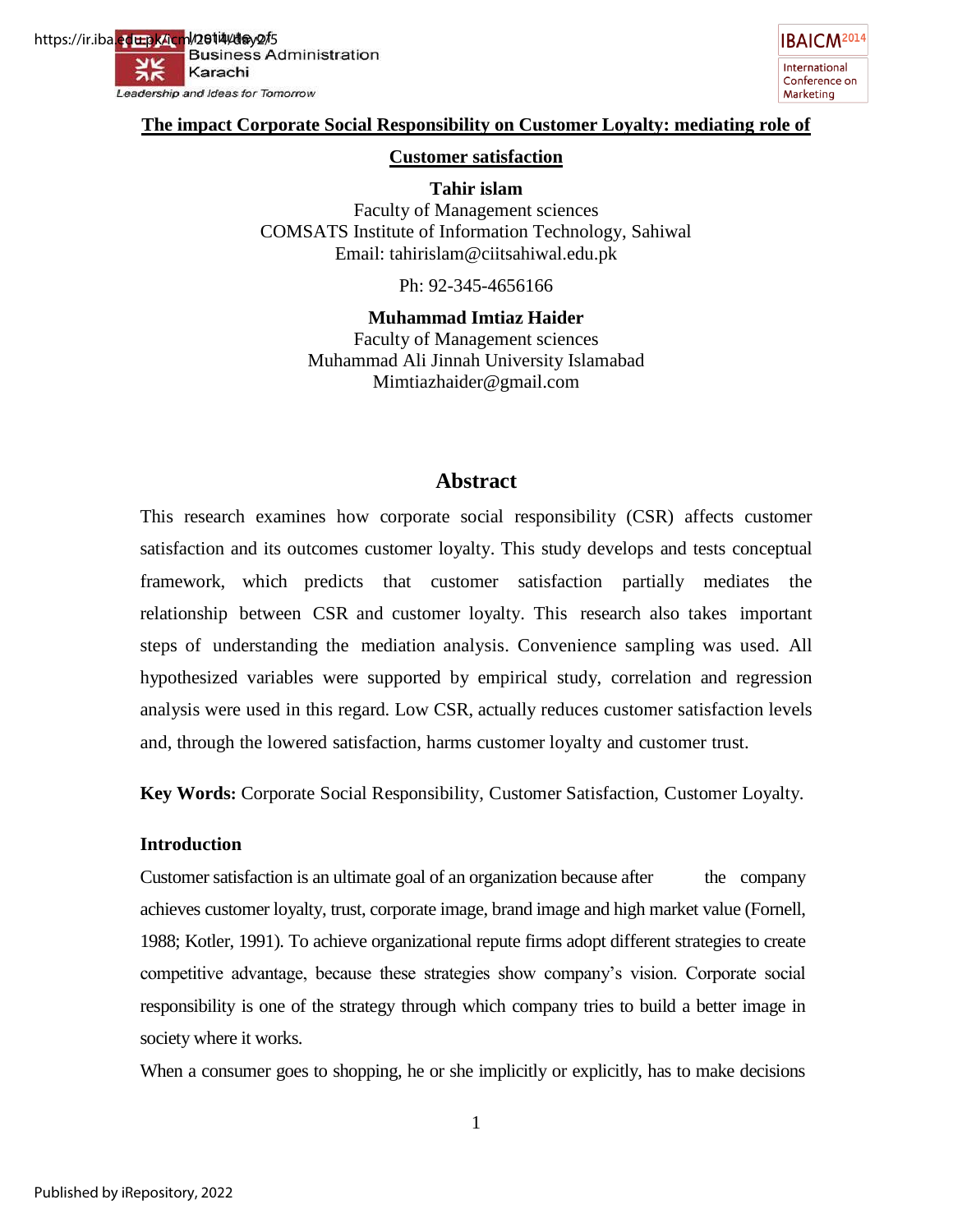for each product category. Whether to buy in particular categories, and if so, where (which store), which brand, and what quantity. All decisions may be influenced by consumers because they think about everything they purchase. It is interesting to know, how corporate social responsibility affects consumers' decisions during their purchases. A company formed loyal customers through different strategies like sales promotion, a CSR initiative, first mover advantage, better customer services. Barney (2005) gave a model of supply and demand investing in socially responsible initiatives that will maximize the market value of the firm. A CSR initiative creates benefits for companies in term of increasing consumer identification with the company, customer corporate identification of his or her perception about the company (Dutton et al., 1994).

Companies create separate budgets for corporate Pakistani companies are also doing CSR through different fashions like National bank Pakistan through Karobar scheme, Tetra Pak involved in sustainable forestry and energy usage, Hamdard Foundation is active in building and supporting educational institutions and Attock oil refinery has indulged in raising hospitals wastage and Incinerate at their cost (Aurora, 2010). In 2003, a multi stakeholder forum "Pakistan Compliance initiative" was launched with support from international buyers, telecom sector and the Ministry of commerce. The concept of real CSR in Pakistan is still in its infancy; CSR in Pakistan seems to focus on poor education and rehabilitation.

In recent years, most of the national and multi-national companies has been introduced the amount which company invested in the project that in favor of the general public. The research majorly checks that customers while purchasing goods gives priority to those companies who invested in community projects. The concept of CSR basically related to management studies, so that delimit to the department of management sciences.

# **Literature Review**

# **Corporate social responsibility**

The European Commission defines corporate social responsibility "a concept" whereby companies integrate social and environmental concerns in their business operation and in their interaction with their stakeholder on a voluntary basis". Corporate social responsibility is about "doing the right things right". The World Business Council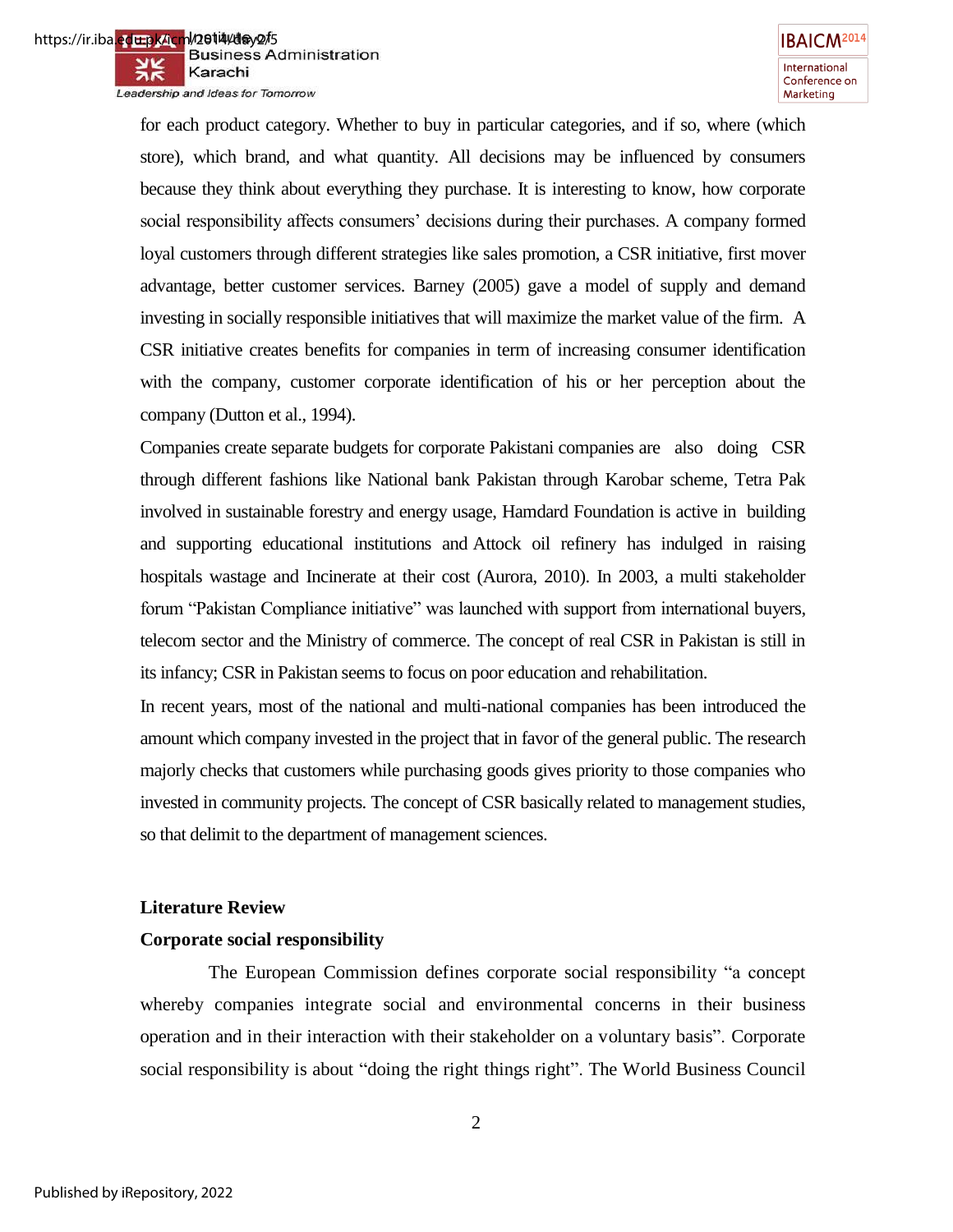for Sustainable Development (WBCSD) describes CSR as "the commitment of business to contribute to sustainable economic development, working with employees, their families, the local community and society at large to improve quality of life" (WBCSD, 2000). Corporate social responsibility in form of charities and donating to societies has been practiced in late 1800s in the USA (Sethi, 1977). CSR being a social obligation was first advocated by (Carroll, 1979; Maignan & Ferrell, 2004).

Philanthropic responsibility—"giving back" time and money in the forms of voluntary service, voluntary association, and voluntary giving—is where most of the controversy over the legitimacy of corporate social responsibility lies. Philanthropy associated with giving alms to needy people. Philanthropy has much wider term in corporate social responsibility like giving financial donation, socially desirable organization (Edhi Foundation, Shukat Khanum hospital) and in the last supporting government efforts for social welfare". According to the Pakistan Centre of philanthropy, public listed companies in Pakistan (There are 562) that collectively gave 1.87 billion rupees for social uplift in 2007 (Aurora September to October 2010). Corporate social responsibility initiatives may contribute an overall value of stakeholder values (Bhattacharya and Sen, 2004).

#### **Customer satisfaction:**

Customer satisfaction is a well-established concept in marketing (Fornell, 1987; Fornell, 1988; Kotler, 1991), Mona and Oliver (1993) said satisfaction is an evaluation of judgment that is measured after consumption. Customer satisfaction has judged through feeling of customer about certain goods or services. Customer satisfaction is the personal feeling about the goods or services after consumption, which he compares and gets pleasure (Brady and Robertson, 2001). Marketing literature shows that if the firm improves goods or services to fulfill the customer needs, then the firm would enhance their customer satisfaction, market value and profitability (Anderson and Sullivan, 1993; Fornell, 1992; Hauser et al., 1994, 1996, 1997; Rust et al., 1995; Zeithaml et al., 1990).

Loyalty is behavioral, because the continuous purchase of services from the same supplier, increasing the scale and our scope of a relationship (Yi, 1990). The term customer loyalty is used to describe the behavior of repeated purchases. Loyalty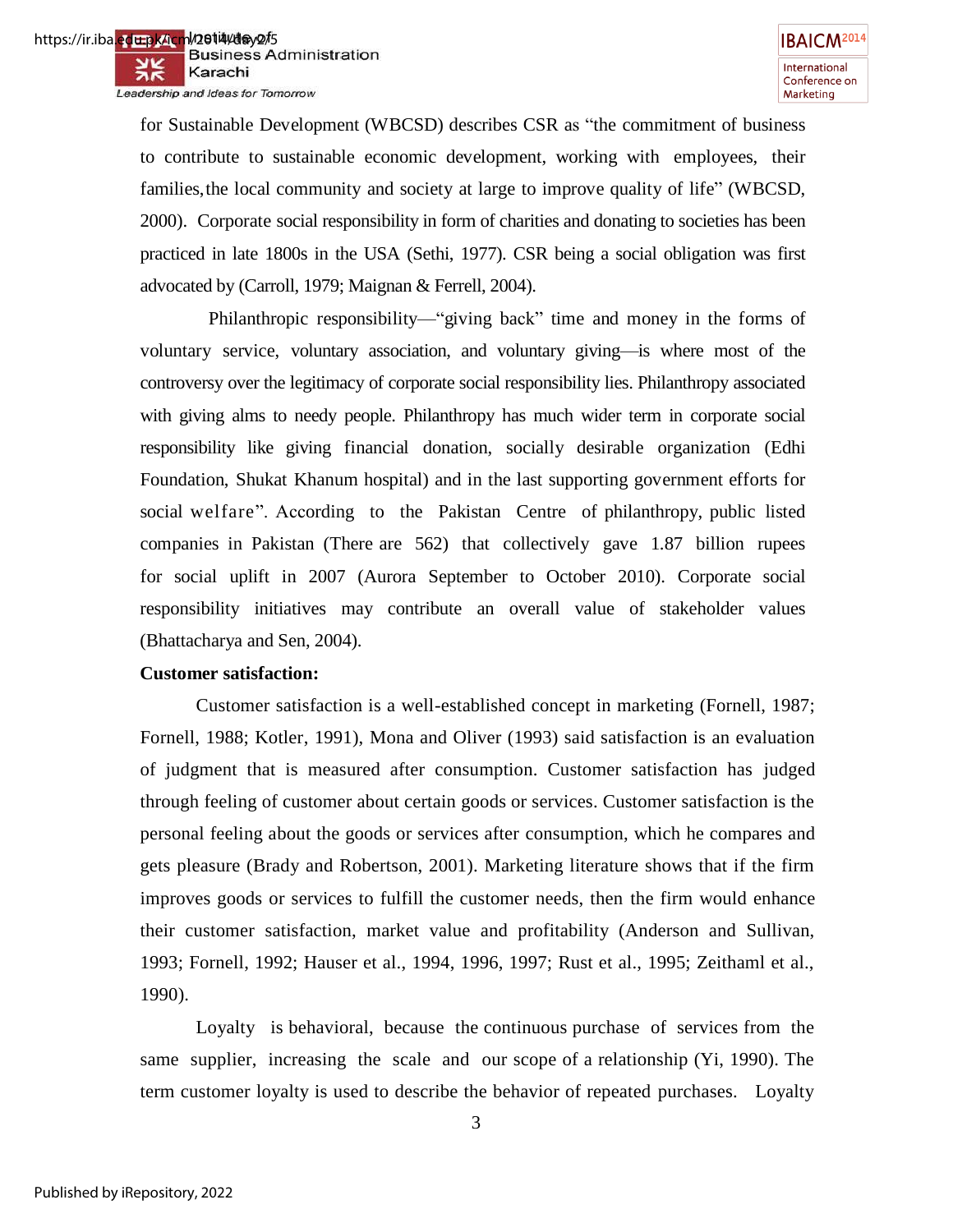is built through a positive strategy that is usually obtained by providing high quality customer service (Javalgi and Moberg, 1997). In banking sectors, customer loyalty is achieved through better service quality and honest commission and a fair interest rate must have the basic requirement to satisfy and retain customer (Zielke, 2008). Loyalty develops through different variables like experience (Hess et al., 2003), satisfaction (Heitmann et al., 2007), competitive attractiveness (Jones et al., 2000), through relationship with supply chain (Sirdeshmukh et al., 2002), and exit barriers (Burnham et al., 2003).

Trust defines as "a willingness to rely on an exchange partner in whom one has confidence‖. Customer trust in an organization is the confidence in the quality and reliability of the services offered (Garbarino and Johnson, 1999). Business can build customer relationship by initiating several types of bonds; these bonds, enhance customer trust by delivering economic benefits to the customer. Stronger relationships with the customers are the most important factor in service (Czepiel, 1990). Relationship marketing has found that trust is the basic ingredient for bonding buyer to the seller, the salience of relationships as a source of sustainable competitive advantage is well established within the topic of brand loyalty (Bharadwaj, 1993; Han, 1993).

#### **Conceptual framework:**

# **Corporate Social Responsibility and Customer Satisfaction:**

 The actual corporate philanthropy initiative had more positive attitudes to the company and higher brand purchase and investment intent (Korschun et al., 2006). CSR initiative, mainly on education, balanced growth, health, environmental marketing and affect customer satisfaction (Narwal, 2007). Customer satisfaction is a fundamental determinant of long-term consumer behavior (Oliver, 1980; Yi, 1990 & Cooil, 2007). Various theories such as resource based view if the firm (Barney, 1986), risk management theory (Godfrey, 2005), and institutional theory (Handelman and Stephen, 1999) and stakeholder theory (Clarkson, 1995) have used link between corporate social performance and customer satisfaction. Corporate social performance (CSP) earned by the organization, involving in cause related marketing, corporate philanthropy, green marketing, minority support programs) enhances firm performance. Corporate social performance (CSP) delivers different benefits such as customer satisfaction, customer–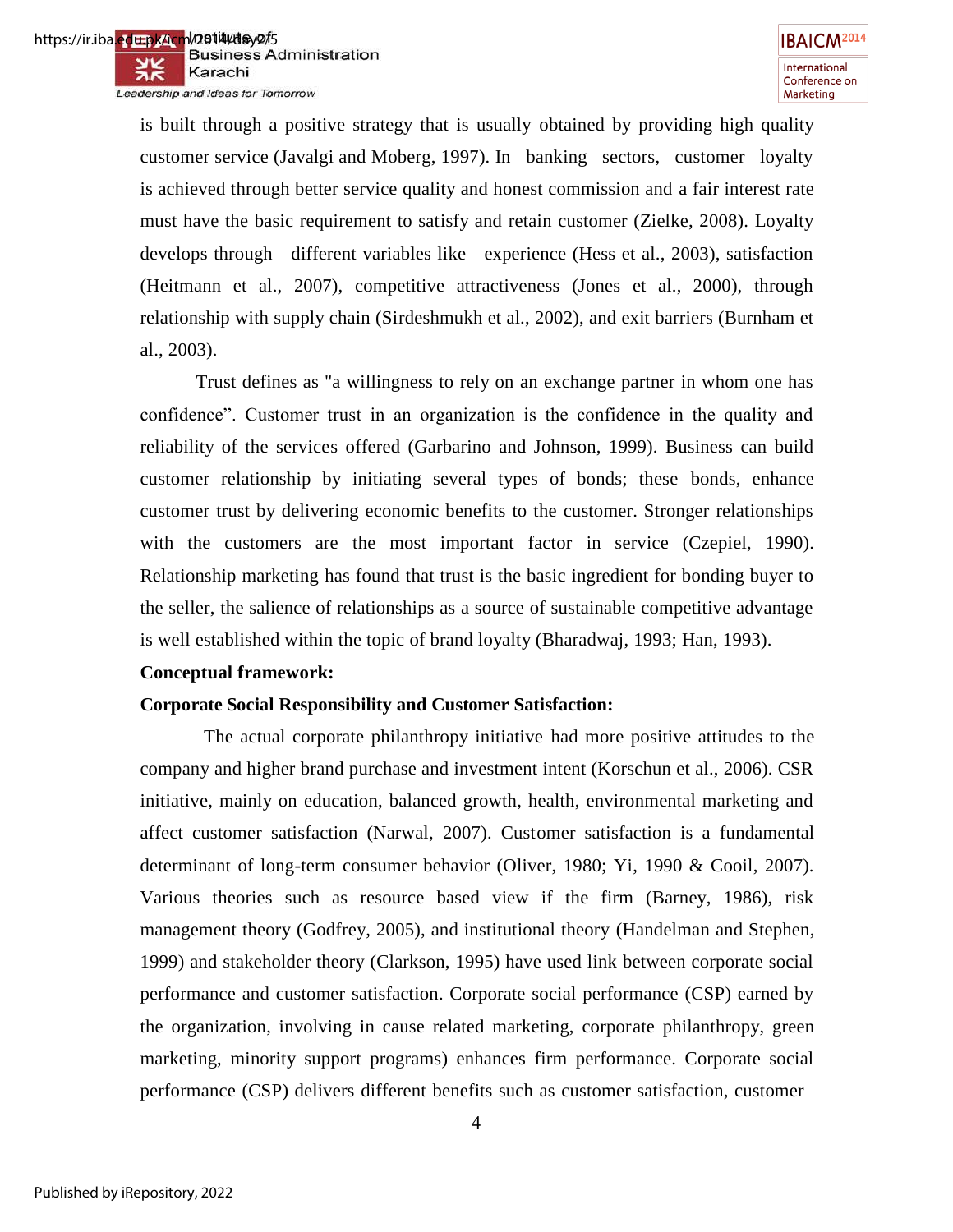firm identification, and favorable firm image (Brown and Dacin, 1997). Based on the significant relationship between corporate social responsibility and customer satisfaction it can be hypothesized that:

# *H1: There is a significant positive relationship between corporate social responsibility and customer satisfaction.*

Customer satisfaction and customer loyalty "loyal customers do not necessarily satisfy customers... satisfied customers tend to be loyal customers" (Fornell, 1992). Several studies discussed have observed a strong link between customer satisfaction and loyalty (Anderson and Sullivan, 1993; Boulding et al., 1993; Fornell, 1992; La Barbera and Mazursky, 1983; Oliver and Swan, 1989). Surveys have consistently shown very strong correlations between customer satisfaction and loyalty. Customer loyalty is a combination of customer exceptions, such as satisfaction, image and perceived value. There exists an interaction between the desired results and customer satisfaction, customer loyalty and customer retention. Customer satisfaction is one, or even the most important, antecedent of customer loyalty (Mittal et al., 1998; Oliver, 1980). Customer dissatisfaction decreases the customer loyalty (Caruana, 2002). Customer satisfaction is considered as a prerequisite for customer retention and loyalty (Heckle and Westlund, 2000). Customer loyalty, is believed to reflect future buying intentions, and is measured using three indicators: repurchase probability, word of mouth and price sensitivity. In accordance with previous literature hypothesize:

# *H2: There is a significant positive relationship between customer satisfaction and customer loyalty.*

 Corporate social responsibility and customer loyalty are positively linked with internal customer commitment and external customer loyalty. In a Spanish study in which 800 retail banking customers investigate that CSR affect loyalty, finding that ethical responsibility impact on loyalty. The study has some other results; increase in satisfaction and loyalty, this relation not only improve but sustained over time. Corporate communication manager of Telenor Pakistan says "no evidence of conscious buying decision is based on company's corporate responsibilities activities". Strong corporate image can provide a competitive advantage (Balmer, 2009). Within this context, some authors have recently started to highlight the importance of aligning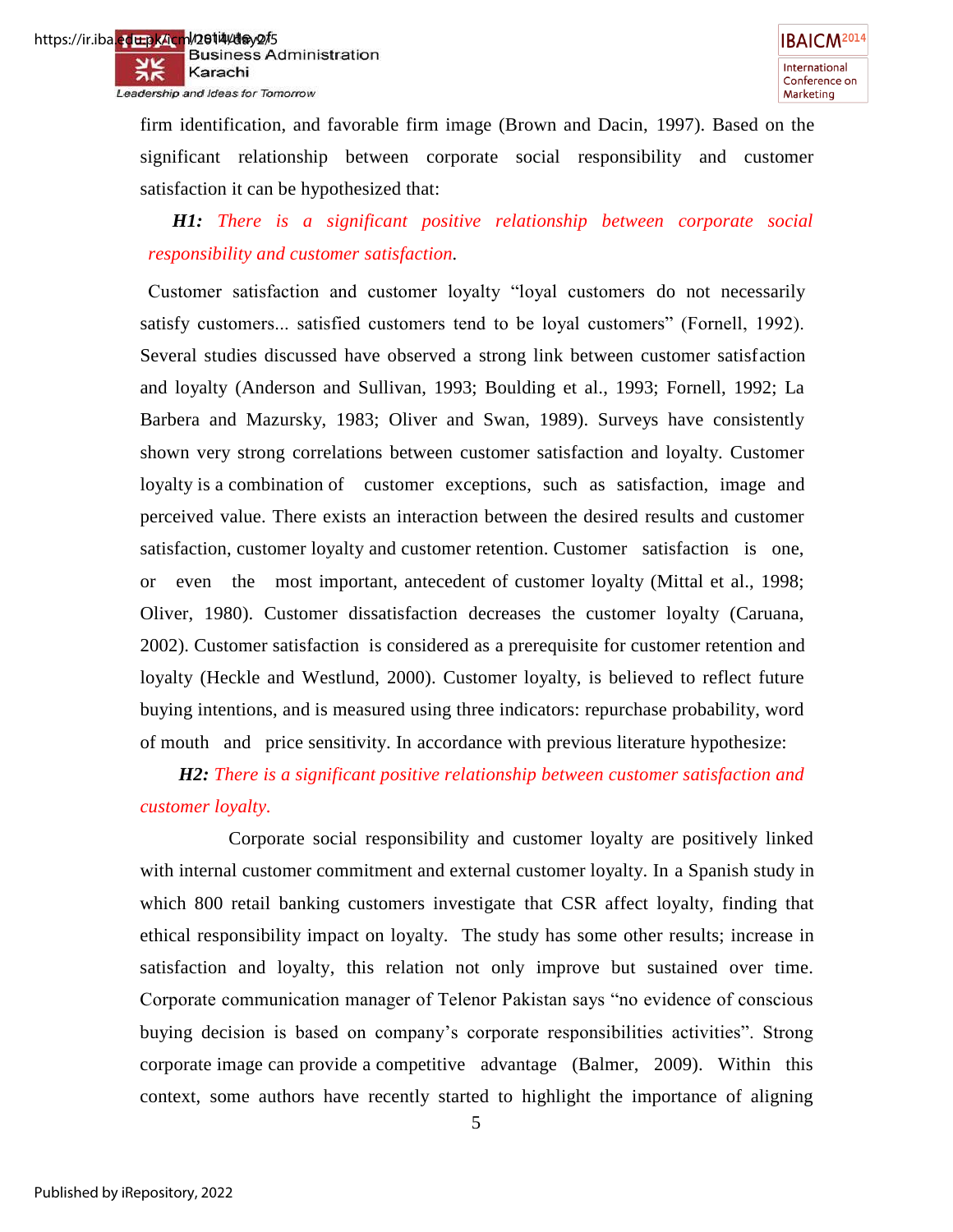

corporate image with social behavior in order to create positive associations in the customer's mind (Kay, 2006). The little support from the above literature, it can hypothesize:

 *H3: There is a significant positive relationship between corporate social responsibility and customer loyalty*.

#### **Mediator**

A mediator variable which represents the new relation through which independent variable is able to influence the dependent variable. The involvement of third variable is a relation to the long tradition of social science. The mediator explains how external physical events take on internal psychological significance (Baron and David, 1986). This model adopts two causal paths feeding into outcomes. Customer satisfaction used as mediator between the relationship CSR and customer loyalty.

In this study, we discuss extensively that customer satisfaction has a positive relationship with corporate social responsibility, customer satisfaction has a positive link with customer loyalty. Based on the significant relationship between customer satisfaction, corporate social responsibility and custome loyalty, the researchers hypothesized that customer satisfaction mediates the relationship of the corporate social responsibility. So based on the literature, it can be hypothesized:

 *H4: Customer satisfaction mediates the relationship between corporate social responsibility and customer loyalty.*

#### **Theoretical framework:**



#### **Methodology:**

The Population of our study was the management sciences department all universities of Pakistan. The topic purely relates to management students, because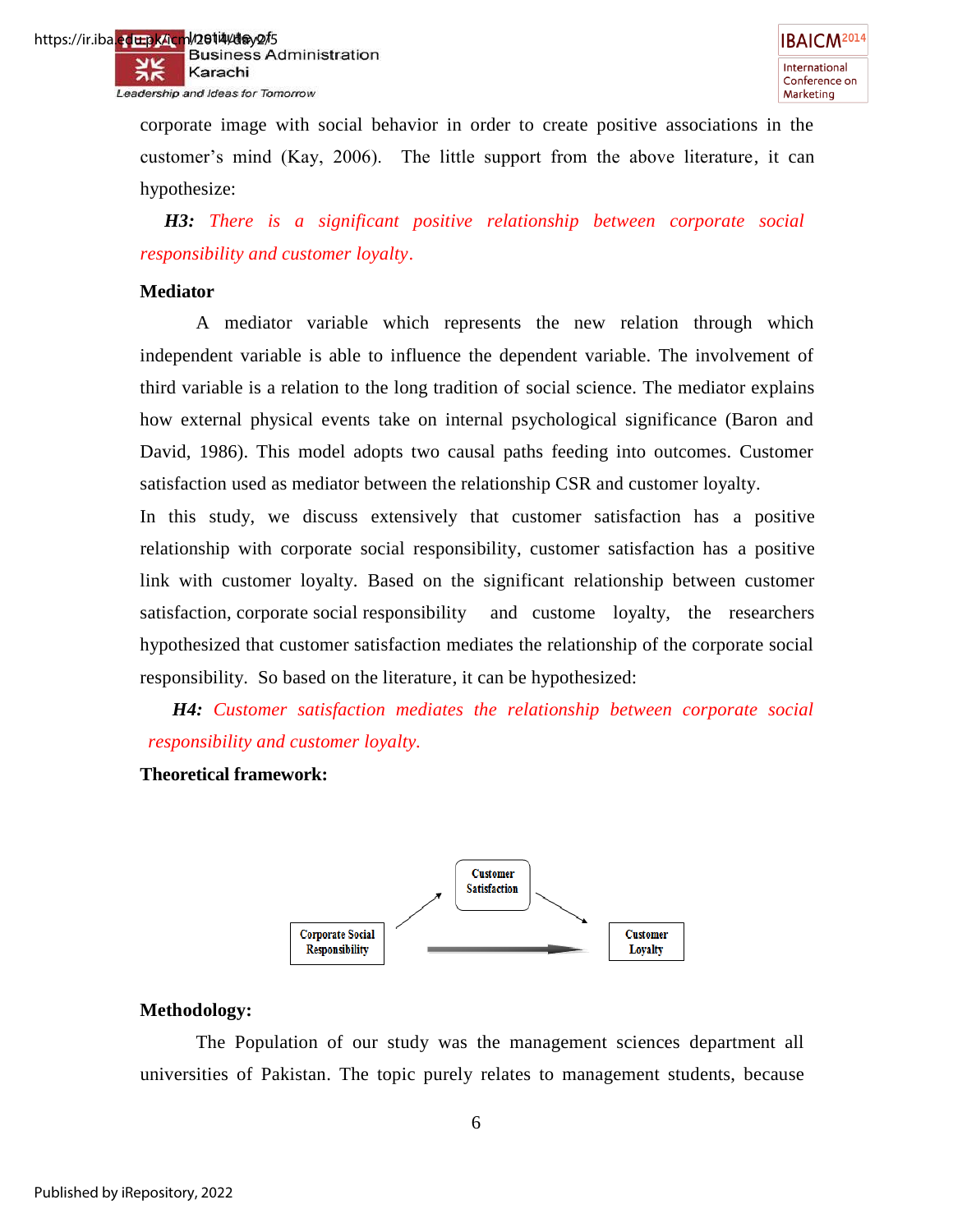they have little familiarity of variables that are included in our research. The sample size of the study was management students 325 respondents. A convenience sampling was used. A structured questionnaire, having close ended items was used to collect data from students. A self administered questionnaire was used. Out of 325 questionnaires 270 were returned. The response rate was 83.07%, the response rate was so high because of the self administered method. In this study out of 270, 199 questionnaires were filled by male and 71 filled with female. The ninety percent respondents were under thirty years. The study has concluded that university student's favorite company was Ufone, Telenor, Warid and Zong. The all constructs measure on the five point Likert scale. SPSS software was used, data analysis. Correlation and regression analysis used.

#### **Reliability analysis**

Reliability of the response in the study shows good results. The constructs that we include in our study shows significant Cornbach's alpha. CSR has (0.702), customer loyalty has (0.784) and customer satisfaction has (0.723) Cornbach's Alpha respectively.

# **Correlation and Descriptive Analysis:**

Table 1 & 9 shows the mean and standard deviation of the variables. The total number of questions is  $(N=270)$ , the value of CSR variable was  $(S.D = 0.59924)$ , Mean= 3.6407), loyalty has a value of  $(S.D = 0.64348, Mean= 3.6407)$ , customer satisfaction has a value of  $(S.D = 0.55043, Mean = 3.8321)$ . The correlation analysis finds the linear relation among the variables. The correlation analysis has a significant value that supports hypothesis H1, H2 and H3.

#### **Regression analysis:**

In our research, regression analysis was run. The regression analysis the researcher finds out the causal effects of independent variables on the dependent variable. The all hypothesis were accepted on the basis of the T value at a significant level. CSR has significant on customer satisfaction (β = 0.408) with the variance (R<sup>2</sup> = 0.166) the variance in customer satisfaction is due to CSR. All these results are significant and so supports hypothesis H1. Customer satisfaction has a positive impact on customer loyalty with the value of beta ( $\beta = 0.652$ ) with the variance ( $R^2 =$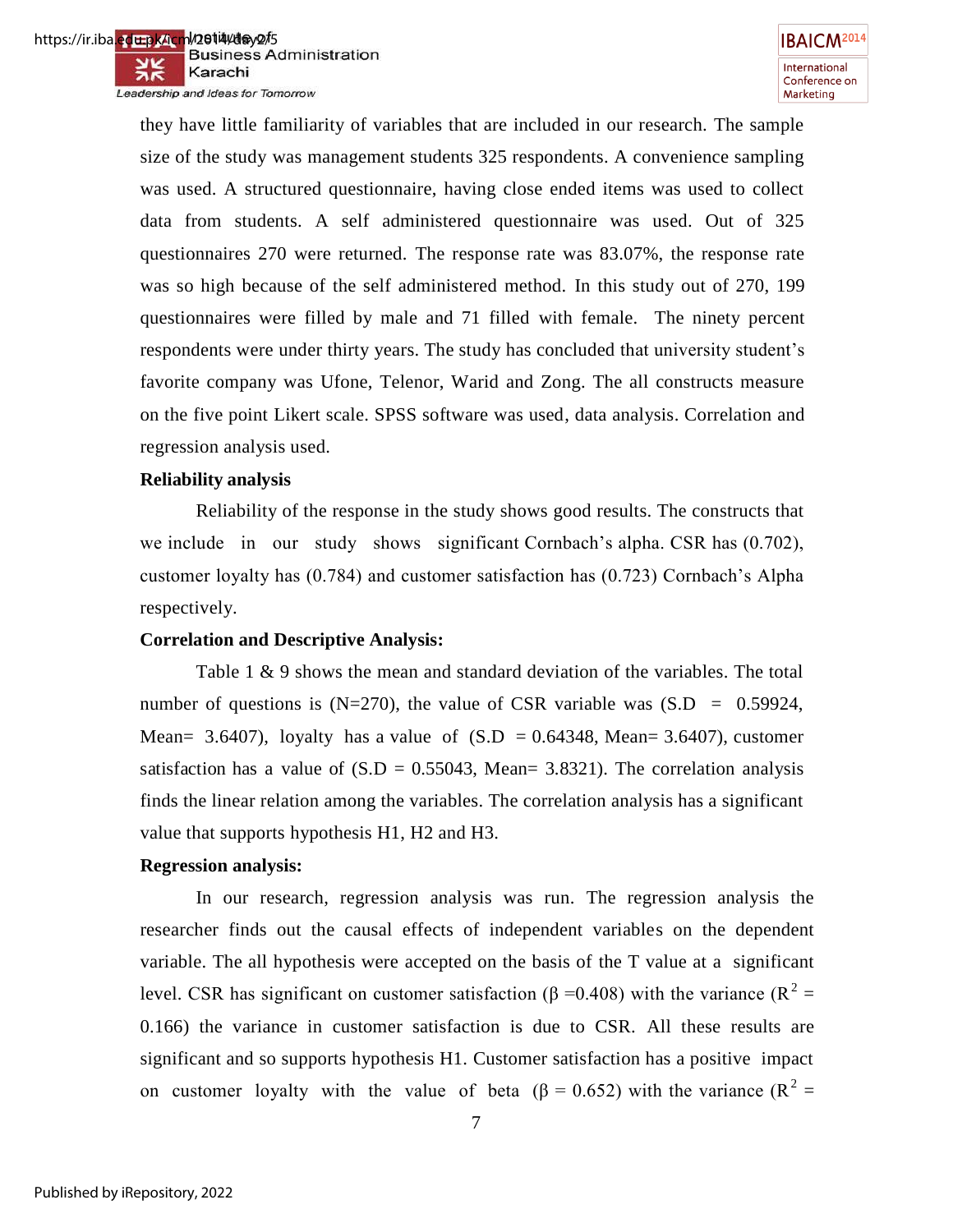0.425) the variance in customer loyalty is due to the customer satisfaction. CSR and has a positive impact on loyalty ( $\beta = 0.404$ ) with the variance (R2 = 0.163) which shows 16.3% the variance in the customer loyalty is due to corporate social responsibility. These results support hypothesis H1. The fourth hypothesis of mediation decreased the value, but remained significant; it means that customer satisfaction partially mediates the relationship.

#### **Conclusion:**

 The findings of this research are critical for the practitioners in cell connection service provider of Pakistan. A major contribution of this study is to discuss the corporate social responsibility, customer satisfaction and its outcomes. The Customer satisfaction partially mediates the relationship between the IV and DV, because In January 2007, Millward Brown interviewed over 20,000 consumers in the UK and USA to gauge the impact of CSR activities on consumers. The customers gave no importance to CSR their only focus towards the product quality & service quality of the goods and services. Unsurprisingly out of one third consumer were most concerned with product quality and least were concerned with public responsibility. CSR is an important tool to differentiate the company and to achieve competitive advantages.

 The corporate management of a firm not focused on past to corporate social responsibility dimensions lead customer satisfaction and its outcomes. For this purpose management of connection services provider shall stimulate further research in the area of customer satisfaction, loyalty and trust. Although creating customer satisfaction is not a prime motivation for instituting CSR programs, research linking CSR strategies with positive customer outcomes, such as loyalty, has led to the expectation that these strategies generally have positive flow-on effects for customers. Yet researchers have failed to consider whether these strategies do indeed impact customer satisfaction levels. Given both the increasing investment in CSR strategies, and the fact that customer satisfaction mediates firm customer loyalty, further research is warranted. In view of research suggesting that telecom, banking customers prefer initiatives that create direct customer benefits compared to those that have broader social impacts, this paper has contended that funding directed towards customer-centric initiatives may create better customer satisfaction outcomes than CSR initiatives. To date, research has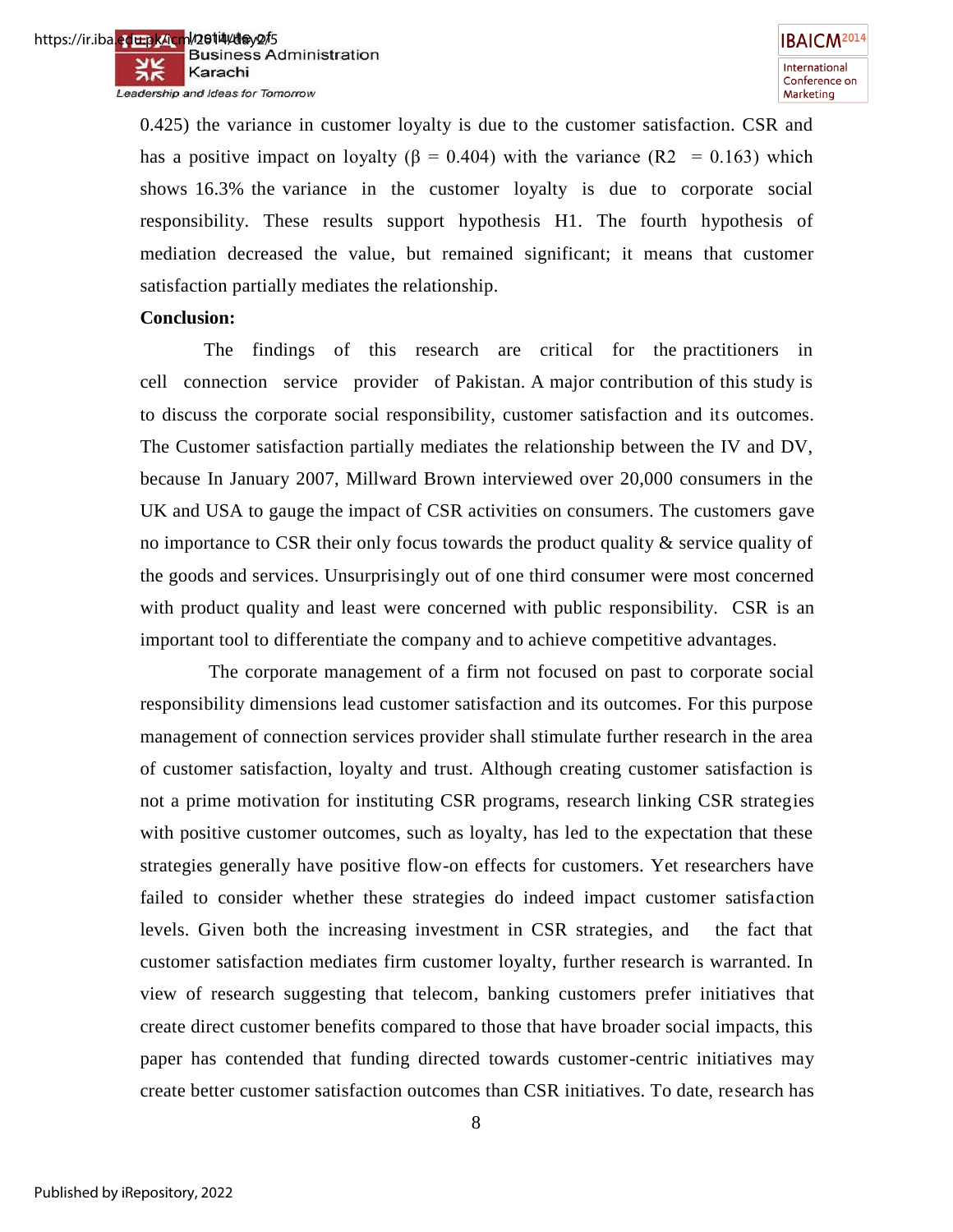not focused on either comparative studies to identify the most consumer preferred CSR initiatives, or on investigating alternate programs that may be more efficient in improving customer satisfaction. This research agenda would advance the discipline's knowledge base by moving our understanding beyond the impacts of society related CSR initiative to a consideration of alternate programs that may be more strategic efficient in achieving positive customer outcomes.

In conclusion, sustainability should be viewed as both a responsibility and an opportunity, the responsibility to operate ethically and ensure that products and operations are safe for human and the environment. If these are then integrated into the rhythm of the business, they will also represent the opportunity to meet new consumer needs.

The implication for top level management of the telecommunication service provider whose main purpose is to form satisfied loyal customers for the firm. If the firm adopts making good policy, then customers give value to the firm in the decision making process. In this study, this extensive and complex phenomenon has been studied from a rather narrow empirical perspective. Another limitation is that the data was collected only from the faculty of the management sciences students; therefore these findings are aplicable only in those areas where customer looks on the other activities of the firm.

# **Future Research:**

The research about corporate social responsibility is not enough to explore the new variables and dimensions of CSR. Corporate social responsibility is new in Pakistan, so local companies will create strategies that can help to achieve company vision. The corporate and brand image have close relation to firm performance and customer satisfaction antecedents and outcomes. Pakistan is second among those countries that spend a high amount on charity, but Pakistani companies cannot produce.

# **References:**

Ahearne M, Bhattacharya CB, Thomas G (2005). "Antecedents and Consequences of Customer-Company Identification: Expanding the Role of Relationship Marketing," J. Appl. Psychol., 90(3)

Aiken LS, W est  $SG$  (1986). "Use and interpretation of regression analysis models containing interactions and power polynomials. Unpublished manuscript,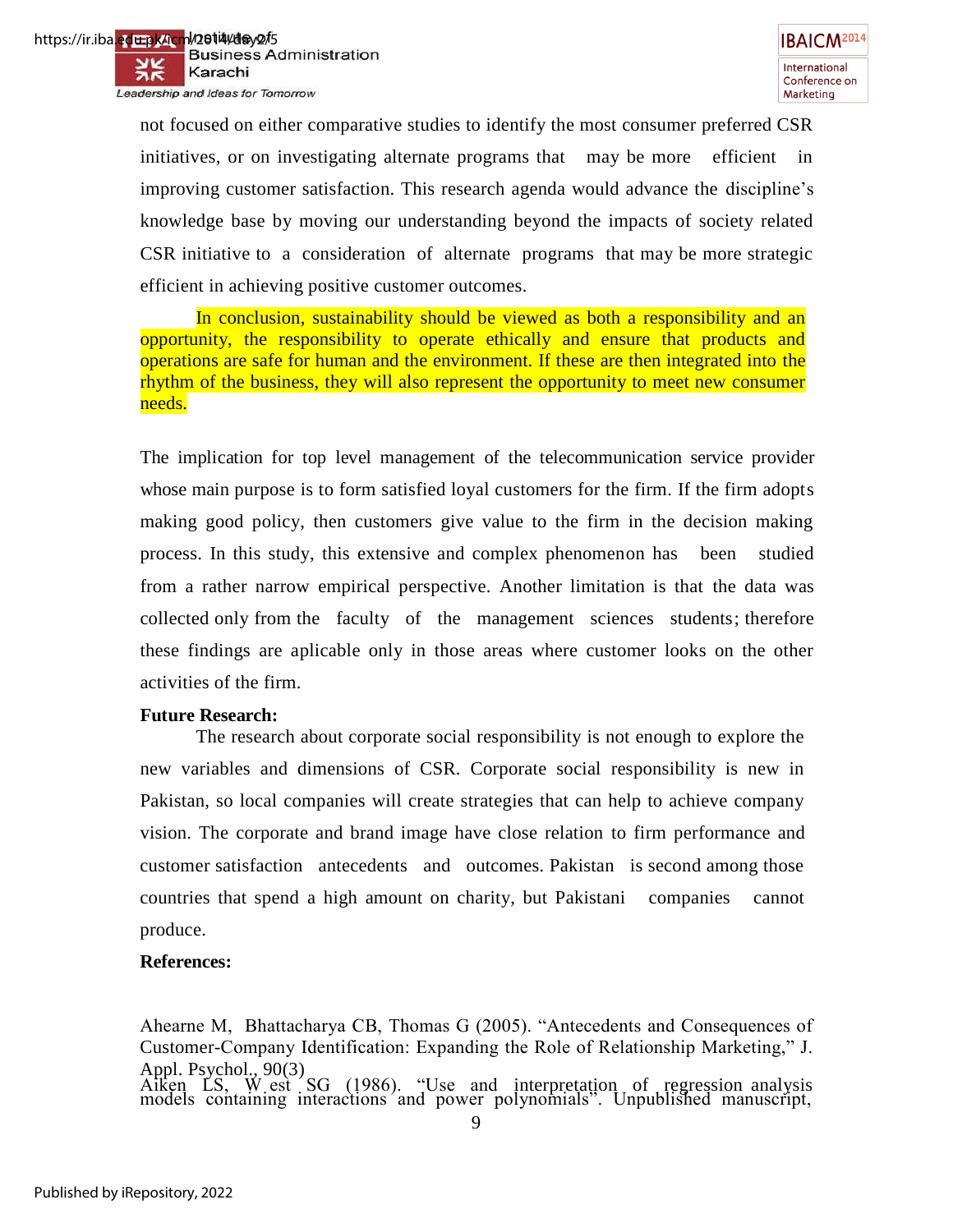

Arizona State University.

Anderson EW, Fornell C (1994). "A customer satisfaction research prospectus", in Rust, Oliver, R. (Eds), Service Quality: New Direction in Theory and Practice, Sage, Thousand Oaks, CA, pp. 241-68.

Anderson, Eugene W, Claes Fornell, Sanal KM (2004). "Customer Satisfaction and Shareholder Value," J. Market., 68 (October): 172–85.

Angelidis JP, Ibrahim NA (1993). 'Social demand and corporate strategy: a corporate social responsibility model', Rev. Bus., 15(1): (summer/fall), 7–10.

Anthanassopoulos A, Gounaris S, Sathakopoulos V (2001). "Behavioural responses to customer satisfaction: an empirical study ", Eur. J. Market., 35(5/6): 687-707.

Barone MJ, Norman AT, Miyazaki AD (2007). Consumer response to retailer use of cause-related marketing: Is fit better? J. Retail., 83(4): 437–445.

Bolton RN, James HD (1991). "A Longitudinal Analysis of the Impact of Service Changes on Customer Attitudes," J. Market., 55(January): 1–9.

Brown TJ, Dacin PA (1997). The Company and the Product: Corporate Associations and Consumer Product Responses\_, J. Market. 61(January): 68–84.

Carroll AB (1991). "The pyramid of corporate social responsibility: toward the moral management of organizational stakeholders", Bus. Horiz., July/August: 39-48.

Fournier S (1998). "Consumers and Their Brands: Developing Relationship Theory in Consumer Research," J. Consum. Res., 24(March): 323-73.

Garbarino E, Johnson MS (1999). "The different roles of satisfaction, trust, and commitment in consumer relationships", J. Market., 63(2): 70-87

Godfrey PC (2005). "The Relationship between Corporate Philanthropy and  $\frac{\text{Sharicholder W call}}{\text{Gharichlet W call}}$ . A Risk Management Perspective," Acad. Manage. Rev., 30(4): 777–98. Kotler P, Nancy L (2004). Corporate Social Responsibility: Doing the Most Good for Your Company and Your Cause. New York: John Wiley & Sons.

Morgan, Robert M, Shelby DH (1994). "The Commitment–Trust Theory of Relationship Marketing," J. Market., 58(July): 20–38.

Salo J, Karjaluoto H  $(2007)$ . "A conceptual model of trust in the online environment", Online Inform. Rev., 31(5): 604-21.